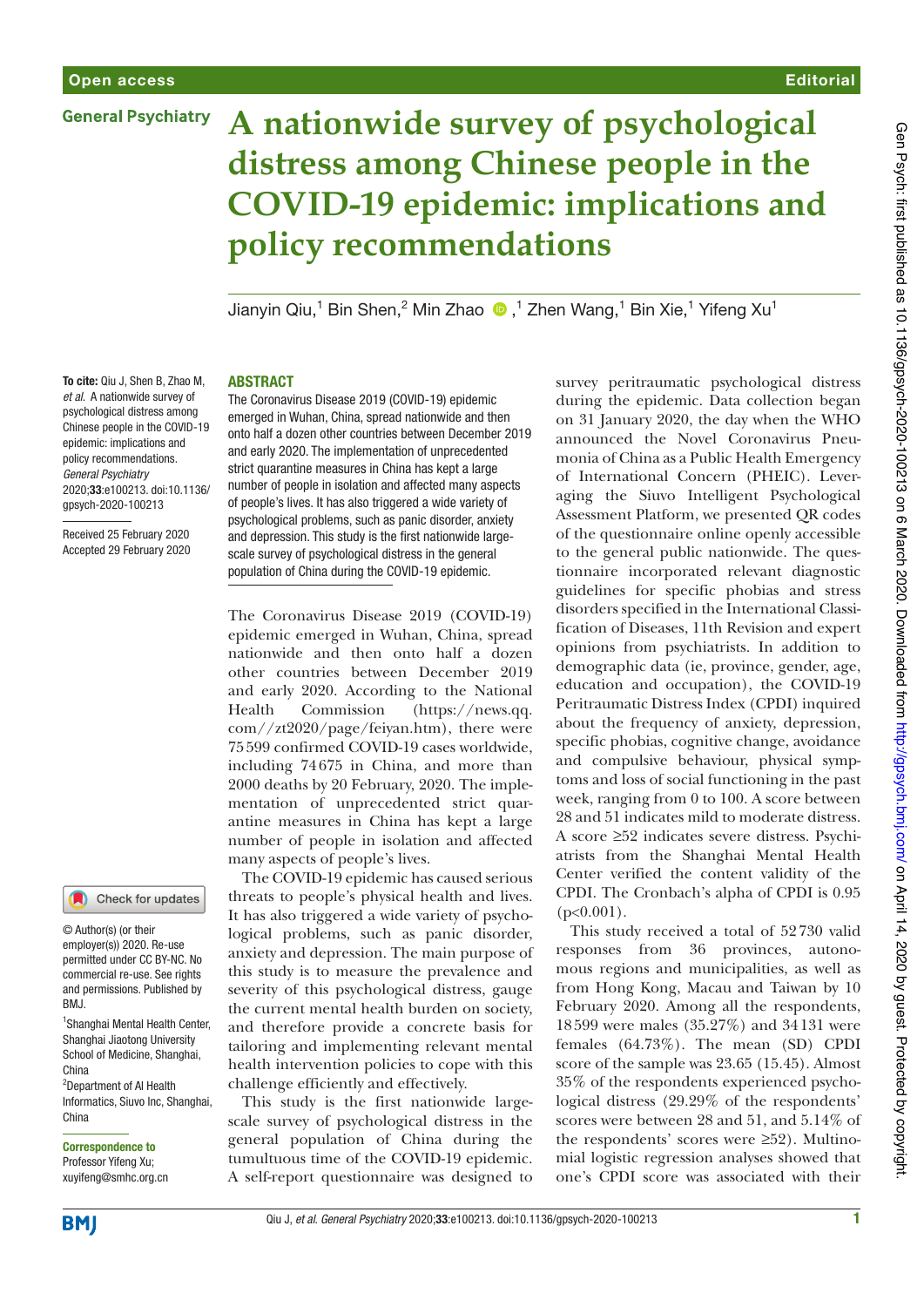## General Psychiatry

gender, age, education, occupation and region. Female respondents showed significantly higher psychological distress than their male counterparts (mean  $(SD)=24.87$ (15.03) vs 21.41 (15.97), p<0.001). It is in accordance with results from previous research which concluded that women are much more vulnerable to stress and more likely to develop post-traumatic stress disorder.<sup>1</sup> People under 18 years had the lowest CPDI scores (mean  $(SD)=14.83$   $(13.41)$ . Individuals between 18 and 30 years of age or above 60 presented the highest CPDI scores (mean (SD)=27.76 (15.69) and 27.49 (24.22), respectively). Two major protective factors may explain the low distress level in juveniles: a relatively low morbidity rate among this age group, and limited exposure to the epidemic due to home quarantine. Higher scores among the young adult group (18–30 years) seem to confirm findings from previous research: young people tend to obtain a large amount of information from social media that can easily trigger stress.<sup>2</sup> Since the highest mortality rate occurred among the elderly during the epidemic, it is not surprising that elderly people are more likely to be psychologically impacted. Similarly, people with higher education tended to have more distress, probably because of high self-awareness of their health. $3^{\circ}$  It is noteworthy that migrant workers experienced the highest level of distress (mean (SD)=31.89 (23.51), F=1602.501, p<0.001) among all occupations. The concern about virus exposure in public transportation when returning to work, their worries about delays in work time and subsequent deprivation of their anticipated income may explain the high stress level.<sup>4</sup> The CPDI score of respondents in the middle region of China (including Hubei, the centre of the epidemic) was the highest (mean (SD) 30.94 (19.22), F=929.306, p<0.001), since this region was affected by the epidemic most severely. Meanwhile, psychological distress levels were also influenced by availability of local medical resources, efficiency of the regional public health system, and prevention and control measures taken against the epidemic situation.5 6 For example, Shanghai is at high risk of carriers of the COVID-19 virus entering the city because of the large population of migrant workers. The distress level is not spiking. This is probably because of the fact that Shanghai has one of the best public health systems in China.

Three major events during the COVID-19 epidemic may have caused public panic: (1) the official confirmation of human-to-human transmission of COVID-19 on 20 January; (2) the strict quarantine of Wuhan on 22 January and (3) WHO's announcement of PHEIC on 31 January. This study began on 31 January. Results also indicated that as time passes, distress levels among the public have been significantly descending, with the lowest distress level during the Lantern Festival (8 February). This decrease can partly be attributed to the effective prevention and control measures taken by the

Chinese Government, including the nationwide quarantine, medical support and resources from all over the country, effective measures (such as public education, strengthening individual protection, medical isolation, controlling of population mobility, reducing gatherings) to stop the spread of the virus.

Findings of this study suggest the following recommendations for future interventions: (1) more attention needs to be paid to vulnerable groups such as the young, the elderly, women and migrant workers; (2) accessibility to medical resources and the public health service system should be further strengthened and improved, particularly after reviewing the initial coping and management of the COVID-19 epidemic; (3) nationwide strategic planning and coordination for psychological first aid during major disasters, potentially delivered through telemedicine, should be established and (4) a comprehensive crisis prevention and intervention system including epidemiological monitoring, screening, referral and targeted intervention should be built to reduce psychological distress and prevent further mental health problems.

### Twitter Yifeng Xu @NO

**Acknowledgements** The authors thank Fei Wu from UCLA for statistical advice and language editing.

Contributors JQ wrote the draft and made the revisions. BS, MZ, ZW and BX review the article and made the revisions. YX made the fnal revision.

**Funding** The authors have not declared a specific grant for this research from any funding agency in the public, commercial or not-for-profit sectors.

Competing interests None declared.

Patient consent for publication Not required.

Provenance and peer review Commissioned; internally peer reviewed.

Open access This is an open access article distributed in accordance with the Creative Commons Attribution Non Commercial (CC BY-NC 4.0) license, which permits others to distribute, remix, adapt, build upon this work non-commercially, and license their derivative works on different terms, provided the original work is properly cited, appropriate credit is given, any changes made indicated, and the use is non-commercial. See: http://creativecommons.org/licenses/by-nc/4.0/.

#### ORCID iD

Min Zhao http://orcid.org/0000-0002-4551-043X

#### **REFERENCES**

- 1 Sareen J, Erickson J, Medved MI, et al. Risk factors for post-injury mental health problems. Depress Anxiety 2013:30:321-7.
- 2 Cheng C, Jun H, Liang B. Psychological health diathesis assessment system: a nationwide survey of resilient trait scale for Chinese adults. Stud Psychol Behav 2014;12:735–42.
- 3 Roberts T, Miguel Esponda G, Krupchanka D, et al. Factors associated with health service utilisation for common mental disorders: a systematic review. BMC Psychiatry 2018;18:262.
- 4 Allen J, Balfour R, Bell R, et al. Social determinants of mental health. Int Rev Psychiatry 2014;26:392–407.
- 5 Lowe SR, Sampson L, Gruebner O, et al. Psychological resilience after Hurricane sandy: the infuence of individual- and community-level factors on mental health after a large-scale natural disaster. PLoS One 2015;10:e0125761.
- 6 Wind TR, Komproe IH. The mechanisms that associate community social capital with post-disaster mental health: a multilevel model. Soc Sci Med 2012;75:1715–20.